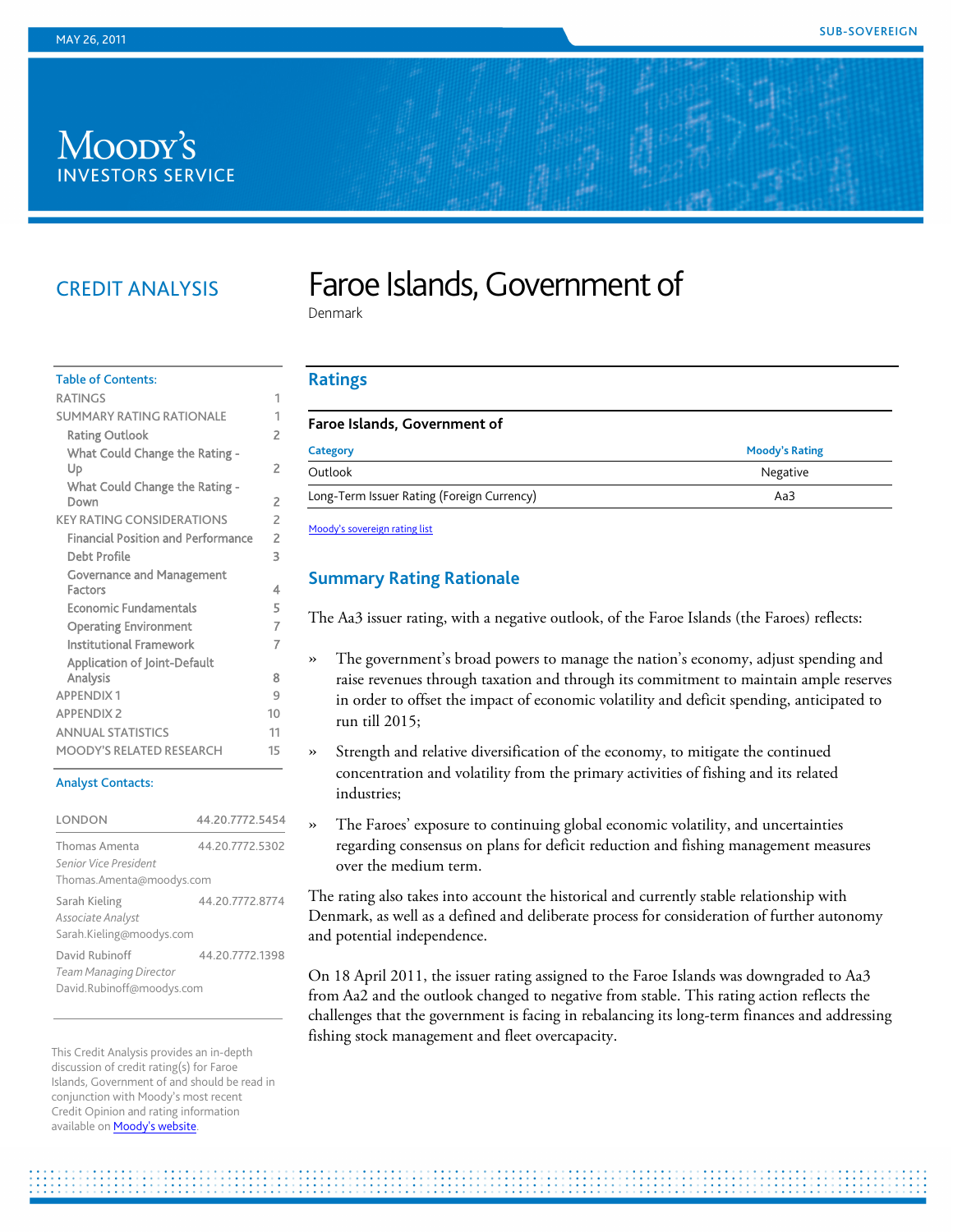# <span id="page-1-0"></span>**Rating Outlook**

The outlook on the Faroe Islands' issuer rating is negative.

#### <span id="page-1-1"></span>**What Could Change the Rating - Up**

Given the current economic and financial situation, Moody's considers a rating upgrade unlikely in the near future.

#### <span id="page-1-2"></span>**What Could Change the Rating - Down**

The rating could come under pressure if the Faroese government fails to rebalance its budget, which would ultimately worsen the debt profile. A deeper recession, with little progress in resolving difficulties in the fishing industry, could also exert negative pressure on the rating. Precipitous political actions taken by either the Faroe Islands or the Kingdom of Denmark could have a significant impact on the resources of the Faroese government, although such actions are deemed unlikely.

# <span id="page-1-3"></span>**Key Rating Considerations**

#### <span id="page-1-4"></span>**Financial Position and Performance**

Deficits scheduled to extend till 2015, and the pace of structural reforms will be negatively influenced by any global economic weakness

The parliament has approved a deficit reduction plan that extends till 2015, a period over which the Faroe Islands will remain exposed to potential renewed global economic weakness or unsuccessful management of fishing stocks.

#### Revenues

Revenues are volatile due the predominance of fishing-related industries, financial services and house building in the economy, all of which have experienced downturns. These have reduced operating revenues to DKK5.435 billion in 2010 from a peak of DKK5.526 billion in 2008. Revenues remain widely distributed by source, however, and the adopted 2011 budget projects a 7.4% increase from rate and fee increases, as well as reasonable prospects for windfall revenues from certain fishing stocks.

The annual current transfers from Denmark remain a key source of funding at DKK669 million in 2010. Denmark spends an additional DKK280 million on matters remaining under Danish control, such as public order and judicial administration, under the current autonomy agreements.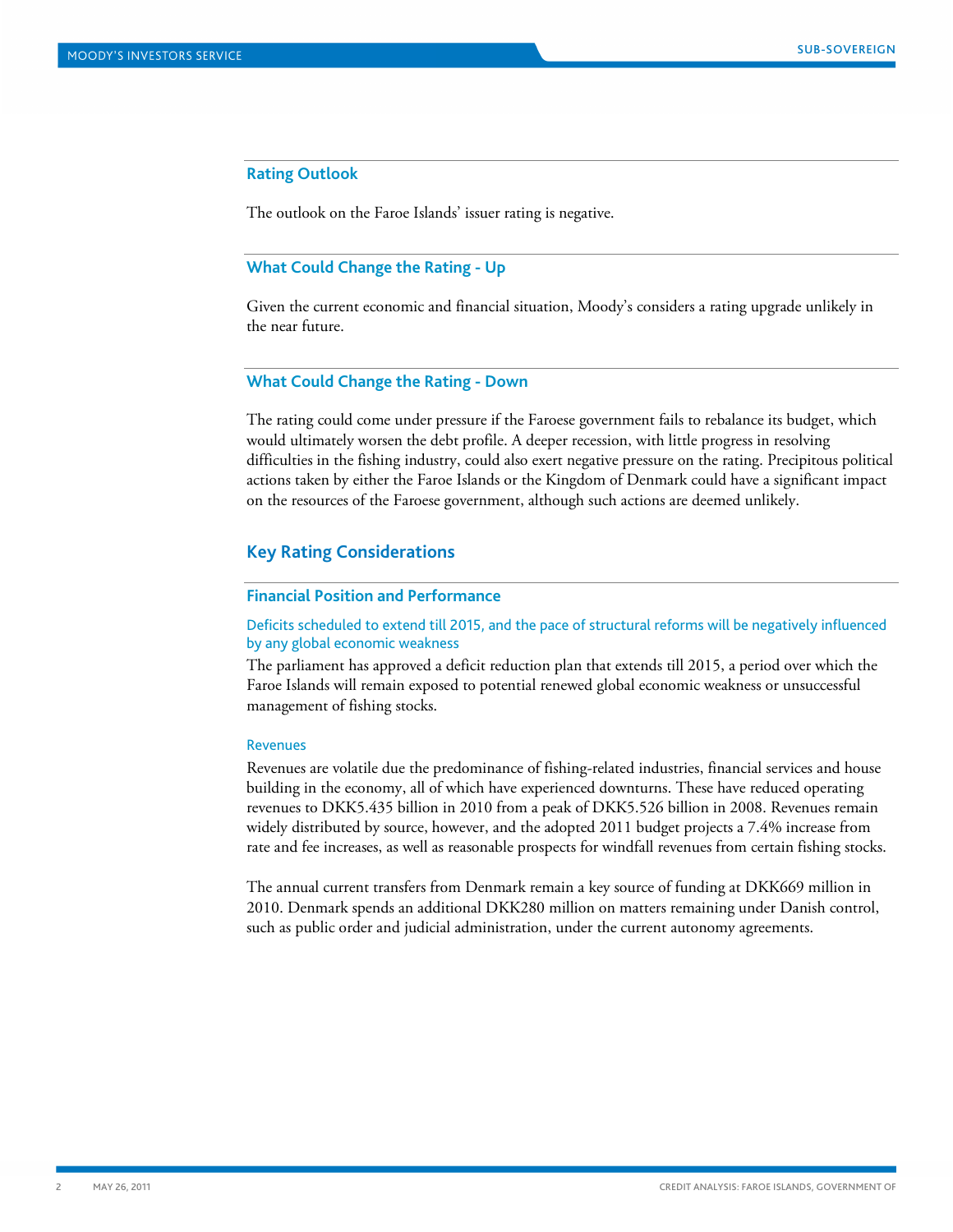

#### Stimulus/stabilisation programme has increased expenses

The 2008 budget boosted operating expenses by 9.3%, with further growth of 2.9 and 2.0%, in 2009 and 2010, respectively. As shown in Figures 3 and 4, more than 90% of spending is in personnel, purchase of goods and services and transfer payments, which, whilst politically challenging, remain wholly within the control of the Faroese government. The 2011 budget forecasts an increase of 1.8%, well below the revenue growth noted above.

#### Investments

The Faroe Islands' main capital investments are in communications and transport, in order to improve economic efficiency, improve access to markets, and to encourage tighter social and political integration. Direct government investments fell from DKK338 million in 2009 (5.6% of total expenditure) to DKK155 million in 2010 (2.6% of total expenditure). This amount is expected to increase to about DKK400 million in 2011, with large investments in the airport of Vágar, cofinanced by Denmark, and educational facilities. Projects have historically been reprioritised to keep within this budget constraint.

# <span id="page-2-0"></span>**Debt Profile**

#### Debt burden manageable, albeit increasing due to fiscal deficits

Debt is projected to grow as a result of deficits, but is expected to remain below the highest levels seen in previous crises. Net direct and indirect debt is expected to grow from 108% of total revenues in 2010, with the potential to peak at approximately 130% in 2015. These calculations include DKK800 million of debt of the Faroese municipalities, which, according to Moody's, is dependent on substantial transfer payments from the Faroese government. As an important mitigating factor, Faroe Islands intends to maintain its large reserve funds of about DKK1.9 billion to assure the flexibility and liquidity essential to managing an economy dependent on relatively volatile businesses. The levels of debt before reserves remain substantially lower than those of the early 1990s, when debt as a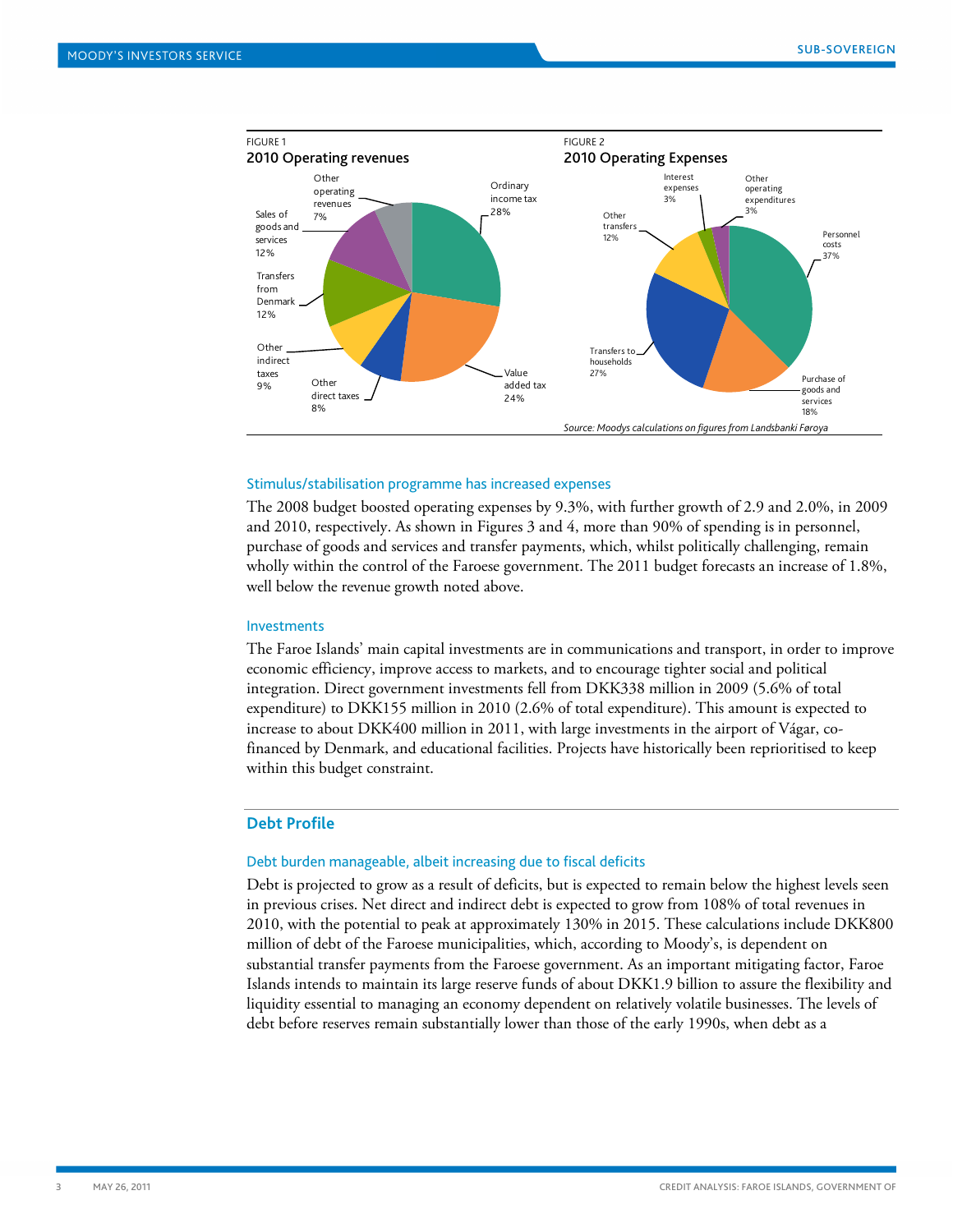proportion of total revenues rose to 263% to fund budget deficits from the nationalisation of two of the largest banks and the funding of reserves. [1](#page-3-1)

#### Maturity profile and liquidity backup

The duration of the Faroe Islands' debt is approximately two years, and new borrowings are planned with longer maturities in order to minimise the refinancing risk inherent in the Faroes' international financing. Current debt management policies will seek to limit annual debt maturities to less than 70% of the DKK1.9 billion liquidity fund, which is equal to a minimum of 15% of GDP. These reserves provide both a buffer and flexibility to operate within the multi-year deficit plan.

#### Pensions

The Faroe Islands, like other developed countries, faces a substantial increase in the ratio of retired to working-age population. Currently, the unfunded deficit is DKK2.1 billion, 17.8% of GDP, with the potential to rise to 25%. Any required amounts after earnings are paid from the annual budget. The government and opposition parties have agreed in principle to a reform of the pension system, which would include an increase in the retirement age, a new indexation of pension growth (capped at the increase in public wages), and a higher compulsory contribution rate. While the reform has secured broad cross-party support, Parliamentary approval is expected only later in the year, and the benefits of the reform will be captured only in the long term.

#### <span id="page-3-0"></span>**Governance and Management Factors**

#### Historically prudent use of powers

As agreed with Denmark in the resolution to the crisis of the early 1990s, the Faroese government must finance any budget deficits from its own resources. Over the long term, the Faroes, like other Nordic countries, has achieved consensus on economic and budgetary policies – sometimes with dramatic reforms – to stabilise its finances. Moody's expects that this historical trend will ultimately assert itself, despite our reservations concerning the current pace of reforms, noted below.

#### Prudent debt and liquidity management

As established by a 1978 Act of the Løgting (Parliament of the Faroe Islands), Landsbanki Føroya is the government's bank, administering the loans and borrowings of the Treasury, handling all liquidity investments, and presenting economic and fiscal analysis to the government and Parliament. Since 1994, government debt has been raised in short-tenor Danish kroner bonds. Current policy is to balance debt against sizeable reserves, to stagger maturities and to refinance three-to-six months in advance, giving time for reserves to be utilised if necessary.

#### Transparency and disclosure are good

The government publishes its main budget on an annual basis, subject to amendments within the financial year, and financial reports are published monthly. Finances and the key industries of the Faroes are also monitored by the Danish National Bank. The national government has updated its online accounting systems with the consolidation of municipal accounts into the national totals. Economic accounting and forecasting has been substantially enhanced in terms of detail over the past two years.

<span id="page-3-1"></span>Source: Føroya Banki and Sjóvinnubankin.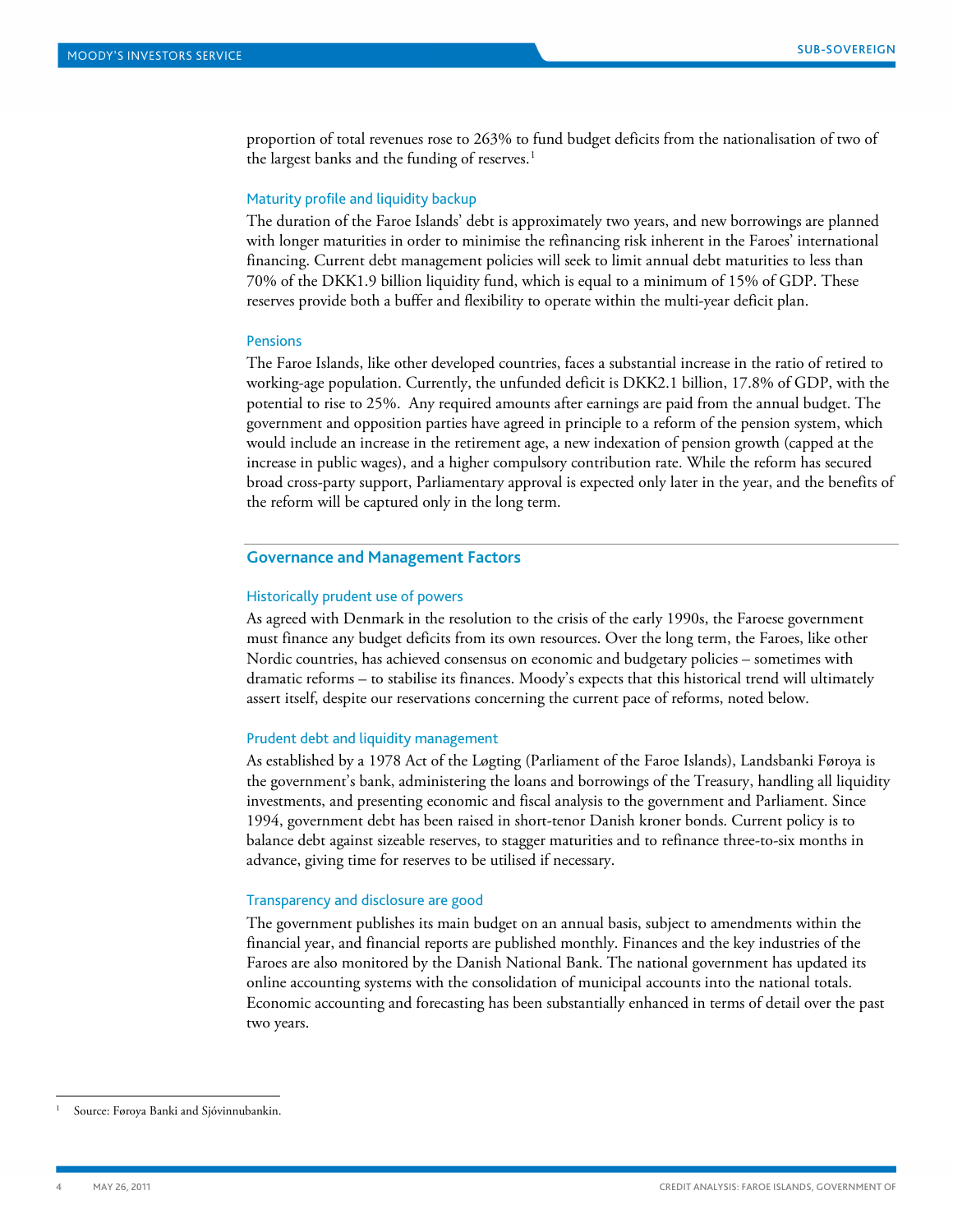The National Accounting Office (or its designee) ensures that spending remains within budget directives. Separately, the Auditor General may review the accounts of the government, entities owned by the government and those entities receiving any kind of financial support from the Faroese government.

#### Pace of reforms within the political process

The current pace of reforms leaves the Faroe Islands exposed to the risks stemming from its resource management, broader international trade conditions, and long-term prospects in an uncertain global economy. The central cause for concern is that, whilst controls on government finances have generally been good and recent budgetary results are approximately DKK218 million ahead of projections, the five-year deficit reduction plan does not include specific projections of revenues and expenditures. These are set only within the annual budget process, thus leaving the implementation of specific revenue and expense decisions to an annual process that recently has been marked by negotiation between shifting coalitions. Similarly, fisheries management and industrial policy have yet to propose, or indeed, reach consensus on specific proposals to bring before Parliament (see *Economic Fundamentals* section below).

#### <span id="page-4-0"></span>**Economic Fundamentals**

GDP per capita<sup>[2](#page-4-1)</sup> for 2010 was US\$28,279, approximately 78% of the level for Denmark. Total GDP is estimated at DKK12.9 billion for 2010. Current projections of GDP growth for 2011 and 2012 are respectively at 6% and 4.2% in nominal terms, slightly above projections of global growth for 2011 and broadly in line with global projections for 2012.

The Faroes has established a separate trade agreement with the EU and negotiated agreements with other countries for trade and fishing rights. The currency of the Faroe Islands is the Faroese króna, a version of the Danish krona issued by the Danish National Bank.<sup>[3](#page-4-2)</sup>

#### Core fishing and related industries are high value but volatile

Fishing and related industries account for a large part of the economy (about 20% of wages and 89% of exports), and implicitly have strong multipliers to other sectors, such as services and housing. Volatility has been largely driven by the variability of prices for sales of fish and for inputs such as petroleum for the fishing fleet, as well as the risks of over exploitation of stocks. Since 1986, growth in  $GDP<sup>4</sup>$  $GDP<sup>4</sup>$  $GDP<sup>4</sup>$  has had a standard deviation of 6.7% compared to 1.9% for Denmark.<sup>[5](#page-4-4)</sup>

# Dominance of fishing and related industries, but risks are reduced by diversification of type and geography of fishing …

As of January 2011, the fishing fleet employs 7.4% of the workforce and the fish-processing industry 4.7%, with their combined wages and salaries representing 18.7%, of the national total.

Since the 1990s, the Faroes' fishing industries have diversified to other species from the traditional cod and haddock (see Appendix 1) and added fish farming and substantial fish-processing operations. The Faroes has secure fishing rights off Greenland, Canada, Iceland, Norway, Morocco and in the Barents

<span id="page-4-1"></span> <sup>2</sup> On an estimated purchasing power parity (PPP) basis.

<span id="page-4-2"></span><sup>3</sup> Faroese króna is issued in notes. Coins in circulation are Danish krona.

<span id="page-4-3"></span>Measured on a PPP basis, estimated by Landsbanki Føroya.

<span id="page-4-4"></span><sup>5</sup> Source: Landsbanki Føroya.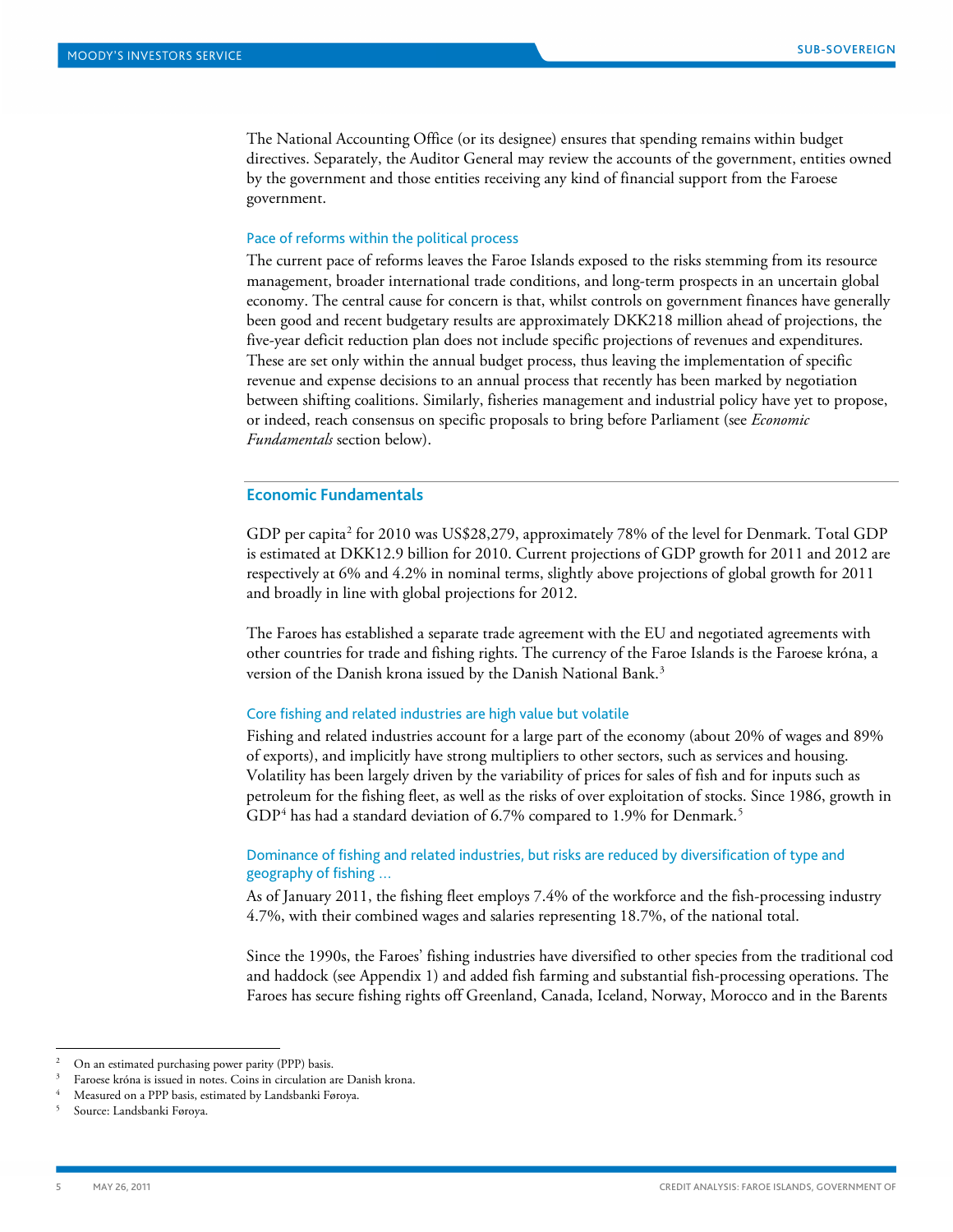Sea. This diversification significantly reduces risks of a single stock depletion that could impair the fishing fleet and the economy at large.

#### …but little to no growth seen in volume

Despite these efforts that span oceans and hemispheres, economic output is expected to remain at levels of volatility that remain high compared to those of OECD countries.

After a fairly robust 2008, the global recession is now affecting the Faroese economy, as prices for fish have fallen. Whilst prices may be volatile, volume is now effectively capped by maximum sustainable catch levels in Faroese waters and worldwide. Catches of key stocks in Faroese waters, a significant part of the national harvest, remain below historical averages. Fish farming has recovered strongly from its own crash in 2005 and 2006, and now contributes strongly to exports; the fish-farming segment appears to be at a peak, with little biological capacity for further production.

Parliament continues to grapple with difficult decisions, including (i) the level of annual catch by species, (ii) weighing complicated scientific evidence of stock overexploitation against the exigencies of current business and (iii) employment.

#### Fishing drives the balance of trade

The dependence on fishing and fish farming is most visible in exports, with fish and fish products representing 70% of total export value in 2009.<sup>[6](#page-5-0)</sup> Given its large share of exports, a substantial decline in the value of fishing-related exports could have a significant impact on the economy. Fuel is the key cost input to the fishing fleet and the main energy source on the Islands, which adds a further unpredictable element to the economy, but which also has recently been counter cyclical.

The trade balance may swing dramatically from year to year, and can be influenced by single investments, such as the purchase of individual, high-capacity trawlers. Trading partners are all wealthy by international standards, and concentrated in the North East Atlantic with 42% in the EU and 35% in non-EU Scandinavia. The diversification of the export markets mitigates the risk of a collapse in a particular country. See Appendix 1 for details.

The ongoing dispute on mackerel quotas with the EU and Norway, which resulted in the Faroe Islands and Iceland unilaterally setting their annual mackerel quotas, might affect the Faroe Islands' international relationships and ultimately limit its access to key trading partners.

#### Unemployment strongly affected by collapse of leading fish-processing company

At the end of 2010, Faroe Seafood, the Islands' largest fish-processing company, filed for bankruptcy. As a result, the unemployment rate peaked at 7.9% in January 2011, but production at some of the factories restarted soon after, and the overall unemployment rate is expected to decline in 2011. In order to avoid the level of emigration that characterised the previous economic downturn, the government has enhanced unemployment insurance within the stimulus budget.

#### Financial sector moderately affected during the global recession

The financial sector, which had been the underlying cause of the extensive bailout of the Faroe Islands in the early 1990s, has been only moderately affected by the global recession. One of the two main banks operating in the Faroe Islands, Eik Banki, failed – reportedly due to its Danish commercial lending activities. The Danish Financial Stability Company took control of EiK Banki in late 2010,

<span id="page-5-0"></span> <sup>6</sup> In comparison, Iceland's fishing industry accounted for 42% of its export value in 2007, a level that has been rapidly decreasing.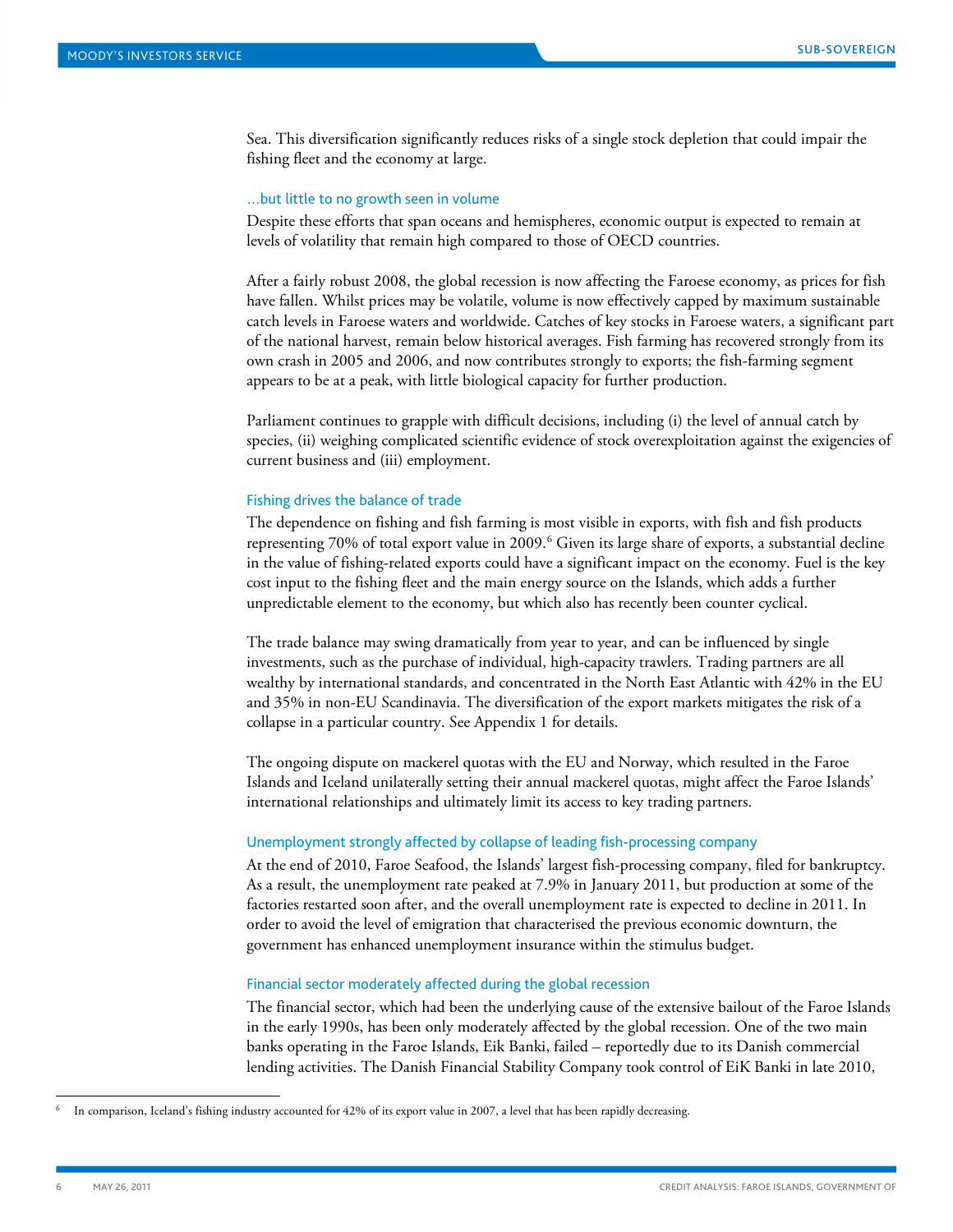and sold 70% of its participation in Eik Banki Føroya (the Faroese operations of Eik Banki) to the Faroese holding company TF Holding. Commercial activities of the bank have continued throughout the period.

#### <span id="page-6-0"></span>**Operating Environment**

Moody's uses the evaluation of Denmark in the World Bank Government Effectiveness Index as a proxy for the Faroes, due to the Islands' strong cultural, constitutional and economic ties to the kingdom. Most civil servants are educated in Denmark and there are, inevitably, intense commercial, cultural and political ties within the Kingdom.

# <span id="page-6-1"></span>**Institutional Framework**

#### Relationship with Denmark is stable, with powers and funding clearly defined

In 1948, the Faroes was granted Home Rule, and in 2005[7](#page-6-2) it gained authority over all matters except those related to full independence.<sup>[8](#page-6-3)</sup> The current division of responsibilities between the Faroe Islands and the Kingdom of Denmark is stable. See Appendix 2 for details.

The Faroe Islands have two seats in the Danish Parliament, which historically has lent influence in Danish politics, particularly in parliaments characterised by tight majorities.

# Funding and spending powers demonstrated

Home Rule gives the Faroes broad latitude in setting revenues and spending. The Faroes determines personal income taxes, VAT, custom and excise duties, corporate tax rates and other charges, which collectively total 79% of governmental revenues. The Faroe Islands may set fees for services at-orbelow costs. The annual subsidies from Denmark for "Joint Matters" (see Appendix 2) that have not been transferred to Faroese control (13.0%) are the sole area in which funding is fixed.

The Faroe Islands' constitutional powers to set costs and to negotiate wages were demonstrated in the early 1990s, when the government cut spending by 5% (in 1992) and 10% (in 1993). A reform of the municipal sector – proposing to merge the smallest entities and to have only approximately 10 larger municipalities – is currently under active discussion, with legislation likely to be proposed during the current year.

#### Independent borrowing, but support from Denmark required in times of severe distress

In the 1990s, the Faroese government borrowed – largely from Denmark, given the scale of the crisis – in order to fund the nationalisation of Føroya Banki and Sjovinnubankin and to bridge the deficits of the recovery plan. As reforms were established, the Faroese began standalone borrowing, ultimately using these and other funds to repay Denmark. The relationship with Denmark remains important as a likely source of liquidity support, were independent financing to be again tested.

<span id="page-6-2"></span> <sup>7</sup> Act No. 91/2004 and reflected by the Faroese parliament under *Acts of Assumption of Fields of Responsibility, Act 79 12 May 2005.*

<span id="page-6-3"></span>The following Joint Matters are inalienable to the Kingdom of Denmark and are excluded from the process of increasing autonomy and potential independence: the Danish Constitution, Danish internal affairs, the Danish Supreme Court, foreign affairs, security and defence policies, currency and monetary policy. The division of responsibilities under this 2005 agreement is discussed further under *Institutional Framework* and in Appendix 2, *Division of Responsibilities between the Faroe Islands and Denmark*.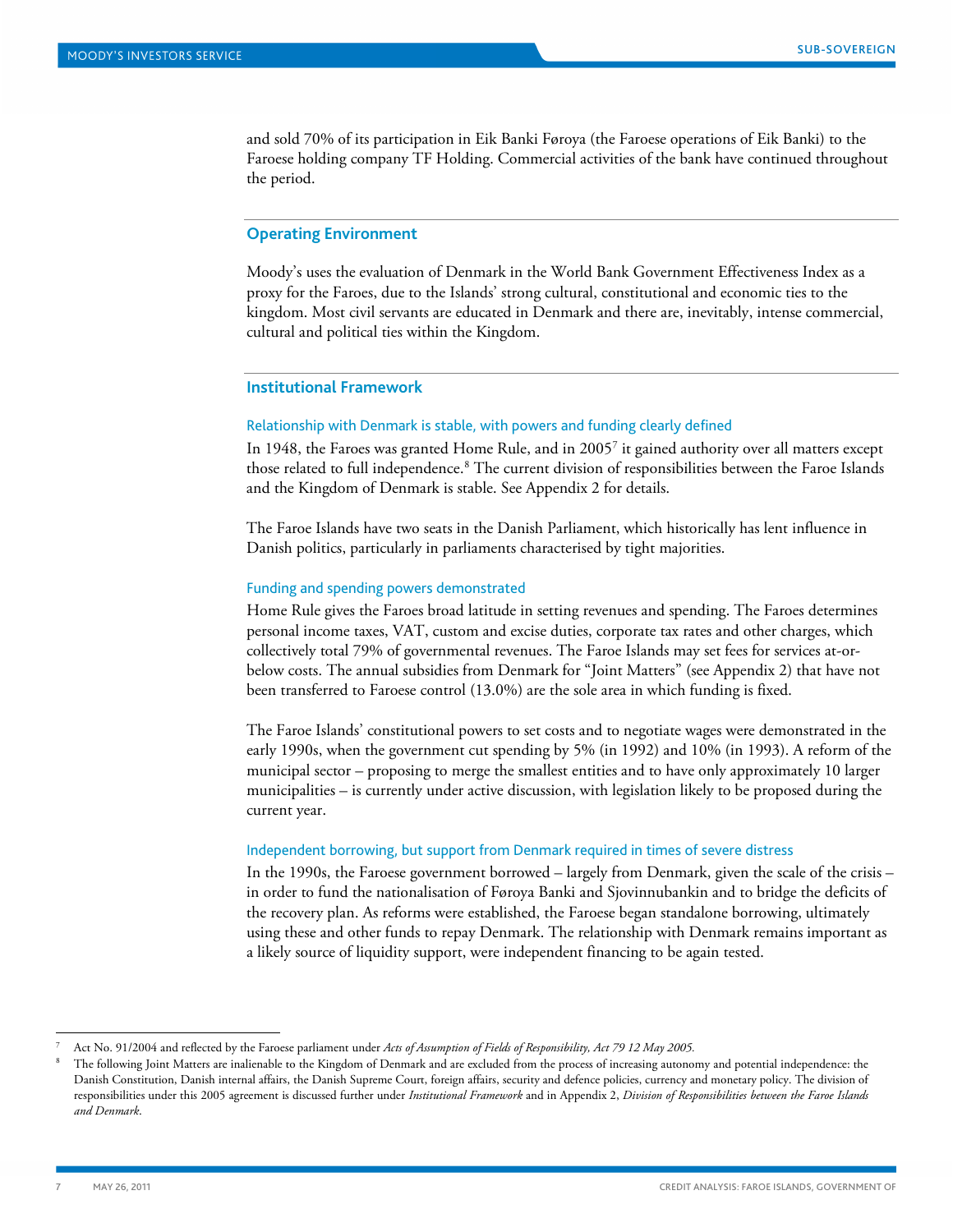#### Steps to independence are deliberate and balanced in relationship with Denmark

Since 1947, independence has been an important political issue in the relationship between Denmark and the Faroes. The 2005 agreement leaves the Faroes to determine its final relationship with Denmark. Secession of the Faroe Islands from Denmark would require a referendum. Currently most views within the Faroes suggest that final independence, were it to occur, could take about 15 years, over which time the Islands would gradually assume all of the remaining responsibilities and financial burdens. Against the background of the budgetary challenges of the current recession, the debate over independence has – not surprisingly – received less attention.

# <span id="page-7-0"></span>**Application of Joint-Default Analysis**

As a reflection of the application of Moody's joint-default analysis methodology for regional and local governments, the Faroe Islands' Aa3 rating with a negative outlook, is composed of three principal inputs: (i) a baseline credit assessment (BCA) of 6 (on a scale of 1 to 21, in which 1 represents the lowest credit risk), (ii) a high likelihood that the Government of Denmark (rated Aaa, stable outlook) would act to prevent a default by the Government of the Faroe Islands, and (iii) a low level of default dependence between the Government of Denmark and the Faroe Islands.

The high likelihood of support reflects (i) Moody's assessment that the current relationship with the Kingdom of Denmark is unlikely to change in the medium term and (ii) the precedents set by the intensive extraordinary support in response to the financial crisis of the 1990s and, more recently, to EiK Banki.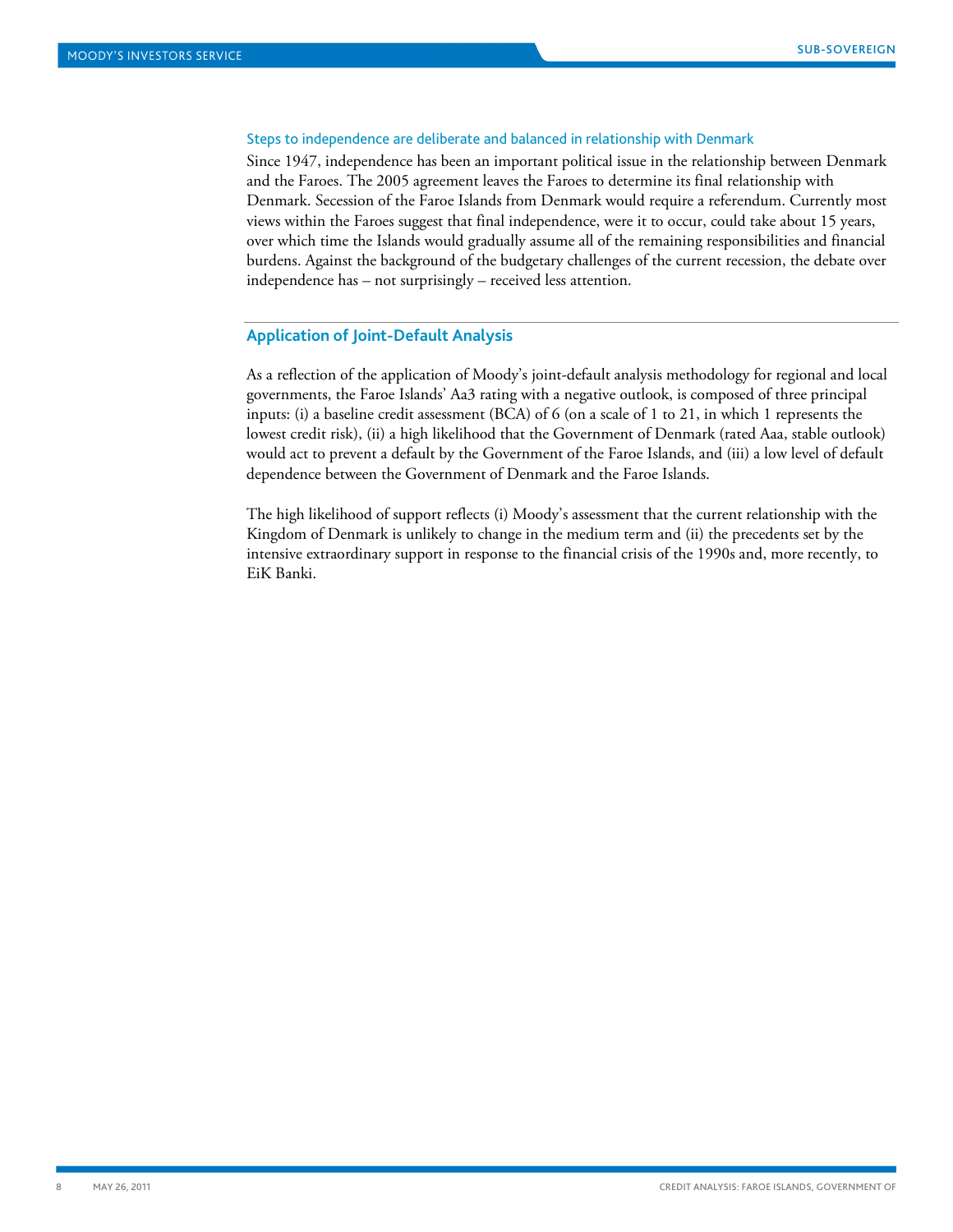# <span id="page-8-0"></span>**Appendix 1**

#### FIGURE 1

**Faroese wet fish catches in DKK million**

|                      | 2002  | 2003  | 2004  | 2005  | 2006  | 2007  | 2008 | 2009 | 2010 |
|----------------------|-------|-------|-------|-------|-------|-------|------|------|------|
| Demersal,* of which: | 1.144 | 1.008 | 818   | 902   | 941   | 892   | 690  | 567  | 683  |
| Cod                  | 536   | 563   | 390   | 340   | 263   | 291   | 238  | 139  | 193  |
| Haddock              | 265   | 190   | 177   | 199   | 201   | 178   | 84   | 48   | 55   |
| Saithe               | 247   | 159   | 140   | 248   | 314   | 290   | 259  | 296  | 294  |
| Pelagic,** of which: | 146   | 141   | 167   | 192   | 201   | 176   | 112  | 106  | 111  |
| Halibut              | 55    | 53    | 60    | 47    | 40    | 46    | 48   | 51   | 43   |
| Monk Fish            | 57    | 58    | 78    | 121   | 136   | 108   | 52   | 48   | 59   |
| Other fisheries      | 78    | 59    | 59    | 53    | 90    | 95    | 99   | 99   | 109  |
| <b>Total catches</b> | 1,368 | 1.208 | 1,044 | 1,146 | 1,232 | 1.164 | 902  | 772  | 903  |

\* Demersal: deep-water fishing

\*\* Pelagic: shallow and mid-water fishing

### FIGURE 2

# **Balance of trade in DKK million**

| Trade Balance | 300   | -953  | -73   | -903  |      | -824 -1,465 | -675         | $-101$ | 231   |
|---------------|-------|-------|-------|-------|------|-------------|--------------|--------|-------|
| Import        | 3.934 | 4.866 |       |       |      |             | 5,021 4,199  |        | 4.361 |
| Export        | 4.234 | 3,912 | 3,689 | 3,587 |      | 3,868 4.057 | 4,346  4,098 |        | 4.592 |
|               | 2002  | 2003  | 2004  | 2005  | 2006 | 2007        | 2008         | 2009   | 2010  |
|               |       |       |       |       |      |             |              |        |       |

*Source: Faroese Statistical Office*

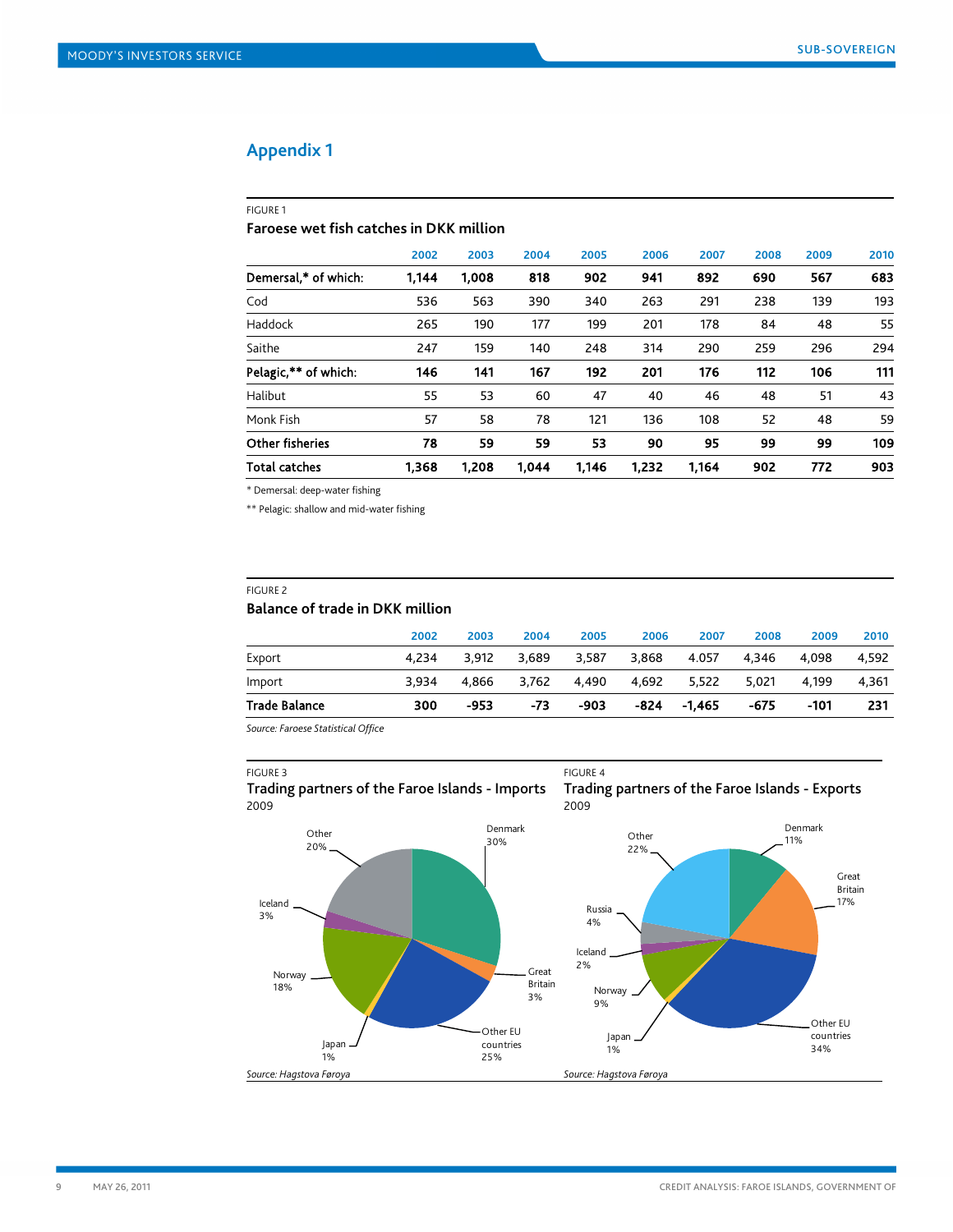# <span id="page-9-0"></span>**Appendix 2**

# Division of responsibilities between the Faroe Islands and Denmark

The Faroese control "Special Matters" covering the economy, finances, industry, foreign trade, mineral rights, and the educational system. "Joint Matters" are administered by the Danish Government according to the laws of the Kingdom of Denmark, although some may be wholly or partly assigned to the Faroe Islands, or undertaken by Danish and Faroese authorities jointly. For example, social welfare and health services are administered by the Faroes, while the legislative authority for these matters remains with the Danish Government.

#### FIGURE 5

# **Faroe Islands, Government of, division of responsibilities**

|                                | <b>Faroese Municipalities</b> | <b>Central Government</b><br><b>Of Faroe Islands</b> | <b>Danish Government</b> |
|--------------------------------|-------------------------------|------------------------------------------------------|--------------------------|
| Childcare                      | X                             |                                                      |                          |
| Water & Sewage                 | X                             |                                                      |                          |
| Waste management               | X                             |                                                      |                          |
| Planning and zoning            | X                             |                                                      |                          |
| School buildings (maintenance) | X                             |                                                      |                          |
| Road Maintenance               | X                             | X                                                    |                          |
| Healthcare                     |                               | X                                                    |                          |
| <b>Public Transport</b>        |                               | X                                                    |                          |
| Education                      |                               | X                                                    |                          |
| <b>Elderly Care</b>            |                               | X                                                    |                          |
| Social Security                |                               | X                                                    |                          |
| Police Force                   |                               |                                                      | X                        |
| Judicial system                |                               |                                                      | X                        |
| <b>Banking supervision</b>     |                               |                                                      | X                        |

*Source: Landsbanki Føroya*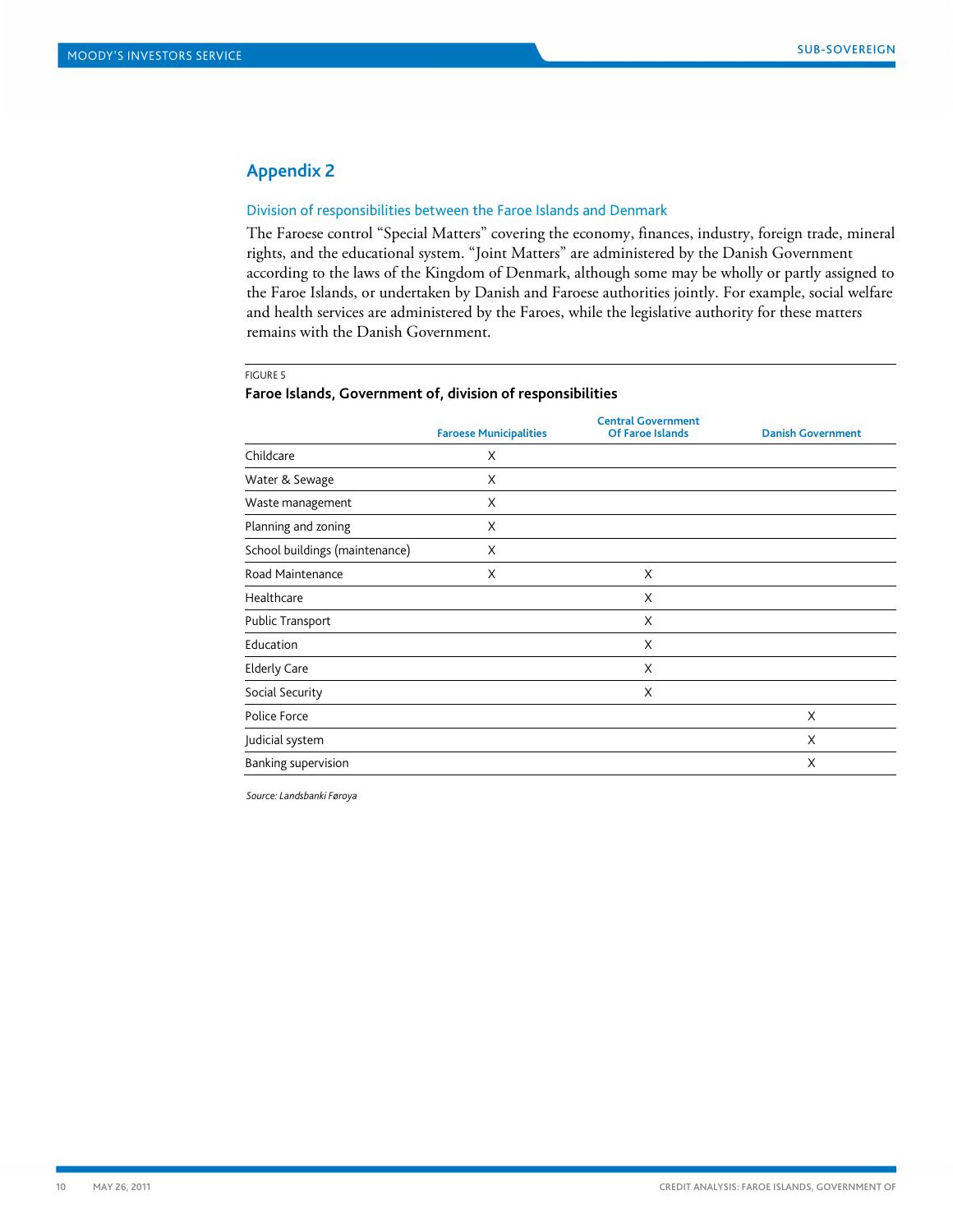# <span id="page-10-0"></span>**Annual Statistics**

| Faroe Islands, Government of               |        |        |        |         |         |         |
|--------------------------------------------|--------|--------|--------|---------|---------|---------|
| Debt Statement (31 December; DKK million)  | 2005   | 2006   | 2007   | 2008    | 2009    | 2010    |
| Long-term borrowing                        | 3,625  | 2,725  | 2,660  | 2,619   | 3,208   | 4,288   |
| Short-term borrowing                       | 584    | 592    | 719    | 971     | 695     | 741     |
| Total direct debt                          | 4,209  | 3,317  | 3,379  | 3,590   | 3,903   | 5,029   |
| Guaranteed pension savings                 | 1,590  | 1,686  | 1,764  | 1,781   | 1,933   | 2,115   |
| Municipal debt                             | 289    | 133    | 225    | 524     | 738     | 818     |
| <b>Total indirect debt</b>                 | 1,879  | 1,819  | 1,989  | 2,305   | 2,671   | 2,933   |
| Total direct and indirect debt             | 6,088  | 5,135  | 5,368  | 5,895   | 6,574   | 7,962   |
| Less: self-supporting indirect debt        | 1,509  | 1,627  | 1,738  | 1,781   | 1,933   | 2,115   |
| Net direct and direct debt                 | 4,579  | 3,508  | 3,630  | 4,114   | 4,641   | 5,847   |
|                                            |        |        |        |         |         |         |
| <b>Debt Indicators (31 December)</b>       | 2005   | 2006   | 2007   | 2008    | 2009    | 2010    |
| Total direct debt (DKK million)            | 4,209  | 3,317  | 3,379  | 3,590   | 3,903   | 5,029   |
| Per capita (DKK)                           | 87,378 | 68,627 | 69,868 | 73,714  | 80,224  | 103,339 |
| % of GDP                                   | 40.5%  | 28.3%  | 27.2%  | 29.2%   | 32.3%   | 38.8%   |
| % of operating revenues                    | 91.2%  | 64.9%  | 61.7%  | 65.0%   | 74.0%   | 92.5%   |
| % of total revenues                        | 89.9%  | 58.0%  | 49.2%  | 62.8%   | 72.4%   | 92.4%   |
|                                            |        |        |        |         |         |         |
| Net direct and indirect debt (DKK million) | 4,579  | 3,508  | 3,630  | 4,114   | 4,641   | 5,847   |
| Per capita (DKK)                           | 95,051 | 72,593 | 75,065 | 84,469  | 95,395  | 120,148 |
| % of GDP                                   | 44.0%  | 29.9%  | 29.2%  | 33.4%   | 38.4%   | 45.2%   |
| % of operating revenues                    | 99.2%  | 68.6%  | 66.3%  | 74.4%   | 88.0%   | 107.6%  |
| % of total revenues                        | 97.7%  | 61.4%  | 52.9%  | 72.0%   | 86.1%   | 107.4%  |
|                                            |        |        |        |         |         |         |
| <b>Economic Indicators</b>                 | 2005   | 2006   | 2007   | 2008    | 2009    | 2010    |
| Faroe Islands Population ('000s)           | 48.17  | 48.33  | 48.36  | 48.70   | 48.65   | 48.67   |
| % of Danish population                     | 0.89%  | 0.89%  | 0.89%  | 0.89%   | 0.88%   | 0.88%   |
| <b>Denmark Population ('000s)</b>          | 5,411  | 5,427  | 5,447  | 5,476   | 5,511   | 5,535   |
| Faroe Islands Nominal GDP (DKK billion)    | 10.40  | 11.74  | 12.41  | 12.30   | 12.10   | 12.95   |
| % of Danish GDP                            | 0.67%  | 0.72%  | 0.73%  | 0.71%   | 0.73%   | 0.74%   |
| Denmark Nominal GDP (DKK billion)          | 1,545  | 1,632  | 1,695  | 1,741   | 1,656   | 1,748   |
| Faroe Islands per capita GDP (DKK'000)     | 215.86 | 242.89 | 256.68 | 252.62  | 248.72  | 266.04  |
| % of Danish per capita GDP                 | 75.6%  | 80.8%  | 82.5%  | 79.5%   | 82.8%   | 84.3%   |
| Denmark per capita GDP (DKK '000)          | 285.58 | 300.66 | 311.23 | 317.90  | 300.51  | 315.76  |
| Real GDP growth rate                       | 3.0%   | 12.9%  | 5.8%   | $-0.9%$ | $-1.7%$ | 7.0%    |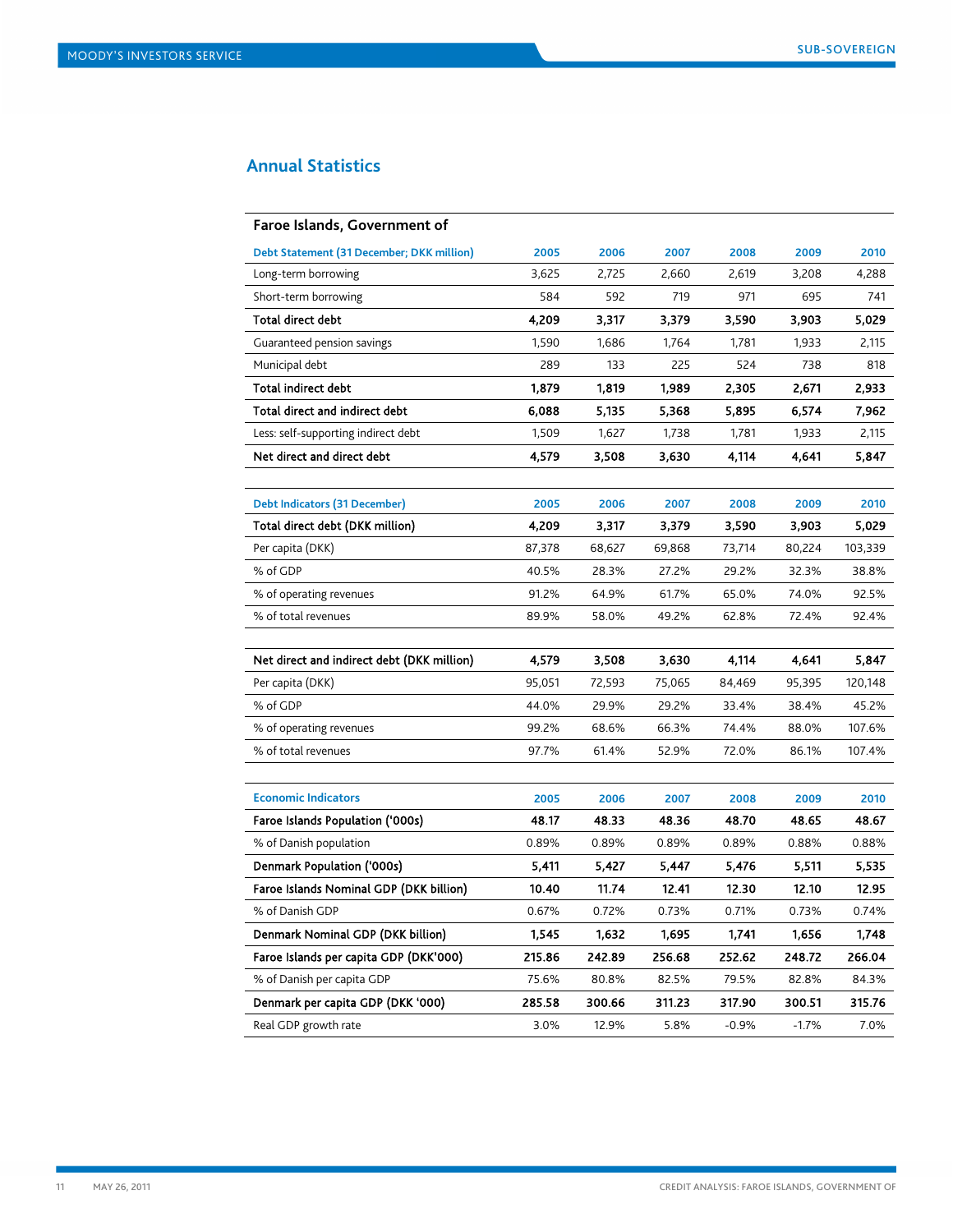| <b>Financial Indicators (DKK million)</b>                  | 2005  | 2006  | 2007  | 2008  | 2009  | 2010   |
|------------------------------------------------------------|-------|-------|-------|-------|-------|--------|
| <b>Operating revenues</b>                                  | 4,614 | 5,114 | 5,475 | 5,526 | 5,273 | 5,435  |
| Direct taxes                                               | 1,503 | 1,676 | 1,786 | 1,826 | 1,750 | 1,922  |
| Indirect taxes                                             | 1,544 | 1,807 | 2,014 | 1,934 | 1,726 | 1,810  |
| <b>Transfers from Denmark</b>                              | 661   | 658   | 668   | 673   | 663   | 669    |
| Transfers from the municipalities                          | 132   | 123   | 145   | 164   | 143   | 139    |
| Sales of goods and services                                | 579   | 605   | 651   | 652   | 635   | 664    |
| Revenues from fees                                         | 49    | 57    | 60    | 73    | 77    | 84     |
| Interest income                                            | 116   | 156   | 119   | 168   | 205   | 118    |
| Other operating revenues                                   | 29    | 32    | 32    | 37    | 76    | 29     |
| Capital revenues                                           | 70    | 603   | 1,394 | 188   | 115   | 9      |
| Total revenues                                             | 4,684 | 5,717 | 6,869 | 5,714 | 5,387 | 5,444  |
|                                                            |       |       |       |       |       |        |
| <b>Operating expenditures</b>                              | 4,635 | 4,704 | 5,100 | 5,574 | 5,737 | 5,850  |
| Personnel cost                                             | 1.743 | 1,775 | 1,893 | 2,036 | 2,120 | 2,189  |
| Transfers to individuals                                   | 1,162 | 1,164 | 1,218 | 1,394 | 1,489 | 1,578  |
| Other transfers                                            | 598   | 634   | 717   | 719   | 687   | 676    |
| Purchase of goods and services                             | 836   | 876   | 974   | 1,071 | 1,024 | 1,040  |
| Interest expenses                                          | 138   | 51    | 81    | 131   | 219   | 164    |
| Other expenses                                             | 159   | 203   | 216   | 224   | 198   | 203    |
| Capital expenditures                                       | 259   | 339   | 326   | 770   | 338   | 155    |
| <b>Total expenditures</b>                                  | 4,894 | 5,042 | 5,426 | 6,344 | 6,076 | 6,006  |
|                                                            |       |       |       |       |       |        |
| <b>Gross Operating Balance</b>                             | -22   | 410   | 375   | -48   | -464  | $-415$ |
| <b>Financing Surplus (Deficit)</b>                         | -210  | 675   | 1,443 | -630  | -688  | -562   |
|                                                            |       |       |       |       |       |        |
| <b>Balance Sheet (DKK million)</b>                         | 2005  | 2006  | 2007  | 2008  | 2009  | 2010   |
| <b>Total assets</b>                                        | 4,358 | 4,497 | 5,705 | 5,862 | 5,429 | 6,019  |
| Cash holdings at landsbanki (government bank)<br>and banks | 1,697 | 1,485 | 2,765 | 2,508 | 2,037 | 2,510  |
| Public companies and loan portfolio                        | 1,995 | 2,053 | 1,767 | 2,282 | 2,359 | 2,385  |
| Debtors and stocks                                         | 426   | 427   | 663   | 491   | 494   | 576    |
| Tangible capital assets                                    | 240   | 533   | 510   | 581   | 540   | 548    |
|                                                            |       |       |       |       |       |        |
| <b>Total equity and liabilities</b>                        | 4,358 | 4,497 | 5,705 | 5,862 | 5,429 | 6,019  |
| Short-term debt                                            | 584   | 592   | 719   | 971   | 695   | 741    |
| Long-term debt                                             | 3,625 | 2,725 | 2,660 | 2,619 | 3,208 | 4,288  |
| Other liabilities and accumulated surplus                  | 149   | 1,181 | 2,326 | 2,272 | 1,526 | 990    |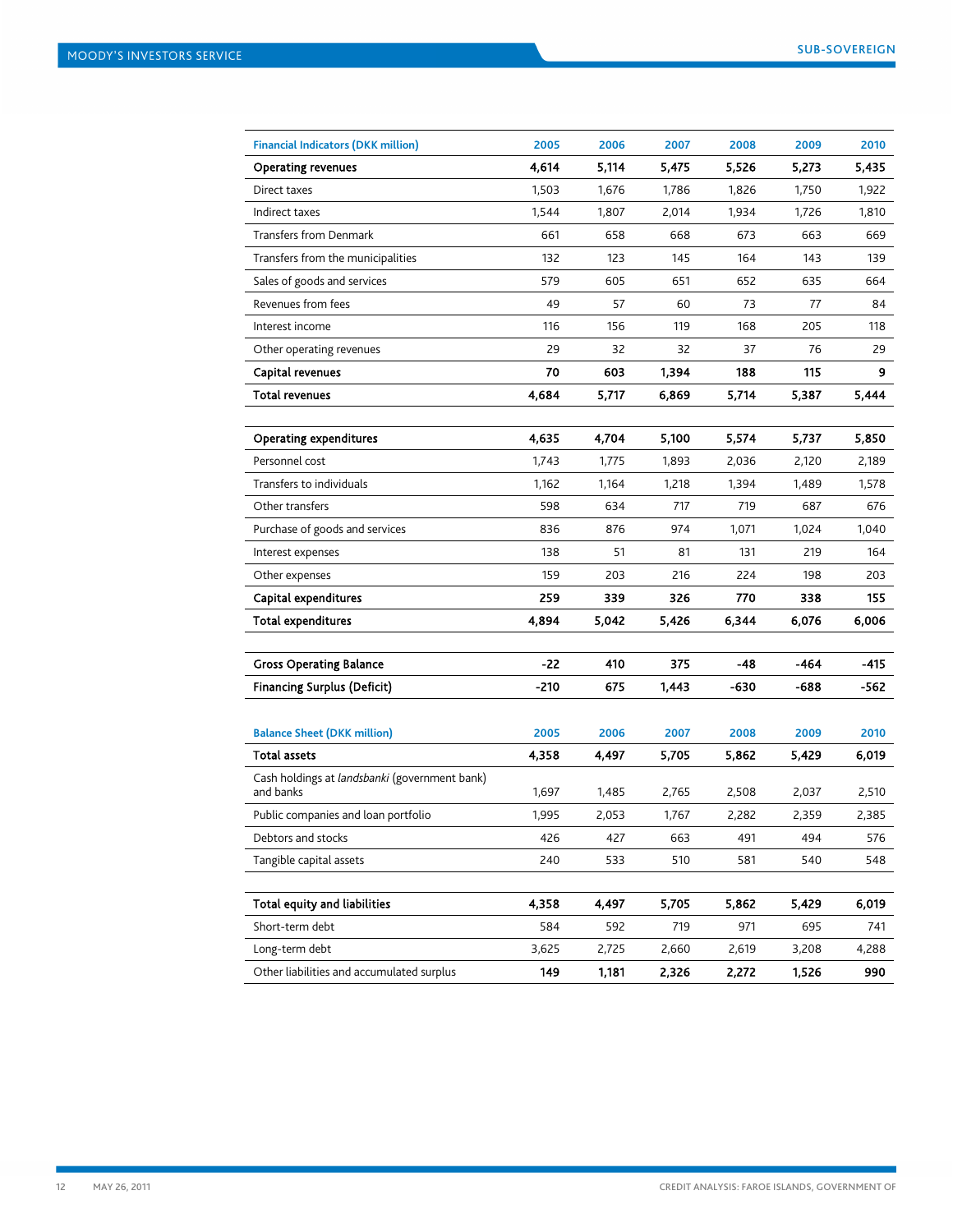| <b>Key Ratios and Indicators</b>                                           | 2005     | 2006     | 2007   | 2008     | 2009     | 2010     |
|----------------------------------------------------------------------------|----------|----------|--------|----------|----------|----------|
| <b>TOTAL ACCOUNTS</b>                                                      |          |          |        |          |          |          |
| Total revenues growth rate (%)                                             | 0.1%     | 22.1%    | 20.1%  | $-16.8%$ | $-5.7%$  | 1.0%     |
| Total expenses growth rate (%)                                             | 1.3%     | 3.0%     | 7.6%   | 16.9%    | $-4.2%$  | $-1.2%$  |
| Total revenues per capita                                                  | 97.24    | 118.31   | 142.03 | 117.33   | 110.74   | 111.87   |
| Total expenses per capita                                                  | 101.60   | 104.34   | 112.20 | 130.26   | 124.88   | 123.41   |
| Total tax revenues/ total revenues (%)                                     | 65.1%    | 60.9%    | 55.3%  | 65.8%    | 64.5%    | 68.6%    |
| Total intergovernmental revenues/total<br>revenues (%)                     | 16.9%    | 13.7%    | 11.8%  | 15.8%    | 16.8%    | 14.8%    |
| Total transfers/total expenses (%)                                         | 36.0%    | 35.7%    | 35.7%  | 33.3%    | 35.8%    | 37.5%    |
| Financing deficit/surplus as % of total revenues<br>$(\%)$                 | $-4.5%$  | 11.8%    | 21.0%  | $-11.0%$ | $-12.8%$ | $-10.3%$ |
| <b>OPERATING ACCOUNTS</b>                                                  |          |          |        |          |          |          |
| Operating revenues/total revenues (%)                                      | 98.5%    | 89.4%    | 79.7%  | 96.7%    | 97.9%    | 99.8%    |
| Operating expenses/total expenses (%)                                      | 94.7%    | 93.3%    | 94.0%  | 87.9%    | 94.4%    | 97.4%    |
| Tax revenues/operating revenues (%)                                        | 66.0%    | 68.1%    | 69.4%  | 68.0%    | 65.9%    | 68.7%    |
| Intergovernmental revenues (operations related)<br>/operating revenues (%) | 17.2%    | 15.3%    | 14.9%  | 15.1%    | 15.3%    | 14.9%    |
| Fees/operating revenues (%)                                                | 1.1%     | 1.1%     | 1.1%   | 1.3%     | 1.5%     | 1.5%     |
| Transfers (operations related)/operating<br>expenses (%)                   | 38.0%    | 38.2%    | 37.9%  | 37.9%    | 37.9%    | 38.5%    |
| Primary operating balance/operating revenues<br>$(\%)$                     | 0.0%     | 6.0%     | 6.2%   | $-1.5%$  | $-8.5%$  | $-6.8%$  |
| Gross operating balance/operating revenues (%)                             | $-0.5%$  | 8.0%     | 6.9%   | $-0.9%$  | $-8.8%$  | $-7.6%$  |
| Net operating balance/operating revenues (%)                               | $-42.8%$ | $-9.6%$  | 5.5%   | $-19.2%$ | $-35.9%$ | -20.1%   |
| Financing (deficit/surplus)/operating revenues<br>(%)                      | $-4.6%$  | 13.2%    | 26.4%  | $-11.4%$ | -13.0%   | $-10.3%$ |
| Tax revenues/operating expenses (%)                                        | 65.7%    | 74.0%    | 74.5%  | 67.4%    | 60.6%    | 63.8%    |
|                                                                            |          |          |        |          |          |          |
|                                                                            | 2005     | 2006     | 2007   | 2008     | 2009     | 2010     |
| <b>CAPITAL ACCOUNTS</b>                                                    |          |          |        |          |          |          |
| Capital revenues/total revenues (%)                                        | 1.5%     | 10.6%    | 20.3%  | 3.3%     | 2.1%     | 0.2%     |
| Capital expenses/total expenses (%)                                        | 5.3%     | 6.7%     | 6.0%   | 12.1%    | 5.6%     | 2.6%     |
| DEBT                                                                       |          |          |        |          |          |          |
| Total direct and indirect debt growth rate (%)                             | 3.1%     | $-13.7%$ | 2.8%   | 4.4%     | 8.7%     | 22.4%    |
| Total direct and indirect debt per capita<br>(DKK'000)                     | 120.38   | 103.51   | 106.34 | 110.28   | 119.96   | 146.80   |
| Total direct and indirect debt /GDP (%)                                    | 55.8%    | 42.6%    | 41.4%  | 43.7%    | 48.2%    | 55.2%    |
| Total direct and indirect debt /total revenues<br>(% )                     | 123.8%   | 87.5%    | 74.9%  | 94.0%    | 108.3%   | 131.2%   |
| Total direct and indirect debt /operating<br>revenues (%)                  | 125.7%   | 97.8%    | 93.9%  | 97.2%    | 110.7%   | 131.4%   |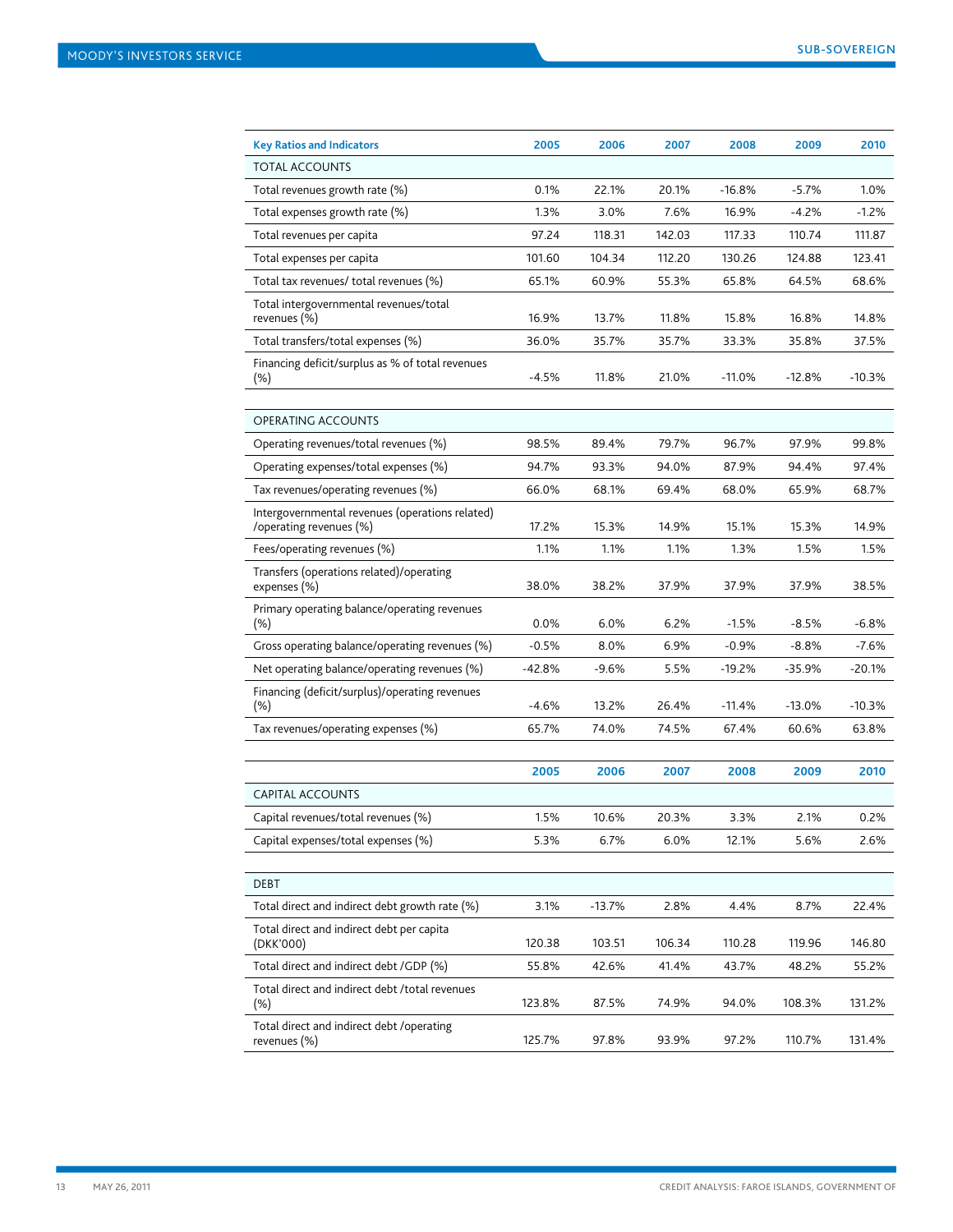|                                                         | 2005     | 2006     | 2007     | 2008      | 2009     | 2010     |
|---------------------------------------------------------|----------|----------|----------|-----------|----------|----------|
| Total direct and indirect debt /tax revenues (%)        | 190.3%   | 143.6%   | 135.4%   | 142.9%    | 167.9%   | 191.4%   |
| Net direct and indirect debt growth rate (%)            | 0.6%     | $-23.3%$ | 4.5%     | 14.1%     | 12.8%    | 26.0%    |
| Net direct and indirect debt per capita<br>(DKK'000)    | 93.38    | 71.38    | 74.53    | 84.47     | 95.39    | 120.15   |
| Net direct and indirect debt /GDP (%)                   | 43.3%    | 29.4%    | 29.0%    | 33.4%     | 38.4%    | 45.2%    |
| Net direct and indirect debt /total revenues (%)        | 96.0%    | 60.3%    | 52.5%    | 72.0%     | 86.1%    | 107.4%   |
| Net direct and indirect debt /operating revenues<br>(%) | 97.5%    | 67.5%    | 65.8%    | 74.4%     | 88.0%    | 107.6%   |
| Net direct and indirect debt /tax revenues (%)          | 147.6%   | 99.0%    | 94.9%    | 109.4%    | 133.5%   | 156.7%   |
|                                                         |          |          |          |           |          |          |
| Debt growth rate (%)                                    | 0.6%     | $-23.3%$ | 4.5%     | 14.1%     | 12.8%    | 26.0%    |
| Debt per capita (DKK'000)                               | 93.38    | 71.38    | 74.53    | 84.47     | 95.39    | 120.15   |
| Debt/total revenues (%)                                 | 96.0%    | 60.3%    | 52.5%    | 72.0%     | 86.1%    | 107.4%   |
| Debt/GDP (%)                                            | 43.3%    | 29.4%    | 29.0%    | 33.4%     | 38.4%    | 45.2%    |
| Debt/operating revenues (%)                             | 97.5%    | 67.5%    | 65.8%    | 74.4%     | 88.0%    | 107.6%   |
| Debt/tax revenues (%)                                   | 147.6%   | 99.0%    | 94.9%    | 109.4%    | 133.5%   | 156.7%   |
|                                                         |          |          |          |           |          |          |
| Short-term debt/debt (%)                                | 13.0%    | 17.2%    | 19.9%    | 23.6%     | 15.0%    | 12.7%    |
| Indirect debt growth rate (%)                           | $-14.2%$ | $-54.0%$ | 69.6%    | 132.4%    | 40.9%    | 10.8%    |
| Indirect debt per capita (DKK '000)                     | 6.00     | 2.75     | 4.66     | 10.76     | 15.17    | 16.81    |
| Indirect debt/total debt (%)                            | 5.0%     | 2.7%     | 4.4%     | 9.8%      | 12.6%    | 11.5%    |
| Indirect debt/debt (%)                                  | 6.4%     | 3.9%     | 6.3%     | 12.7%     | 15.9%    | 14.0%    |
| Interest expense growth rate (%)                        | $-8.8%$  | $-62.7%$ | 58.0%    | 60.9%     | 67.6%    | -25.3%   |
| Interest expenses/total revenues (%)                    | 2.9%     | 0.9%     | 1.2%     | 2.3%      | 4.1%     | 3.0%     |
| Interest expenses/operating revenues (%)                | 3.0%     | 1.0%     | 1.5%     | 2.4%      | 4.2%     | 3.0%     |
| Interest expenses/tax revenues (%)                      | 4.5%     | 1.5%     | 2.1%     | 3.5%      | 6.3%     | 4.4%     |
| Interest expenses/primary operating balance (%)         | n.m.     | 16.8%    | 24.1%    | $-154.9%$ | $-48.7%$ | $-44.3%$ |
|                                                         |          |          |          |           |          |          |
| Debt service growth rate (%)                            | 98.9%    | -54.5%   | $-83.5%$ | 630.2%    | 43.7%    | $-49.0%$ |
| Debt service/total revenues (%)                         | 44.6%    | 16.6%    | 2.3%     | 20.1%     | 30.6%    | 15.4%    |
| Debt service/operating revenues (%)                     | 45.3%    | 18.6%    | 2.9%     | 20.7%     | 31.2%    | 15.5%    |
| Debt service/tax revenues (%)                           | 68.6%    | 27.3%    | 4.1%     | 30.5%     | 47.4%    | 22.5%    |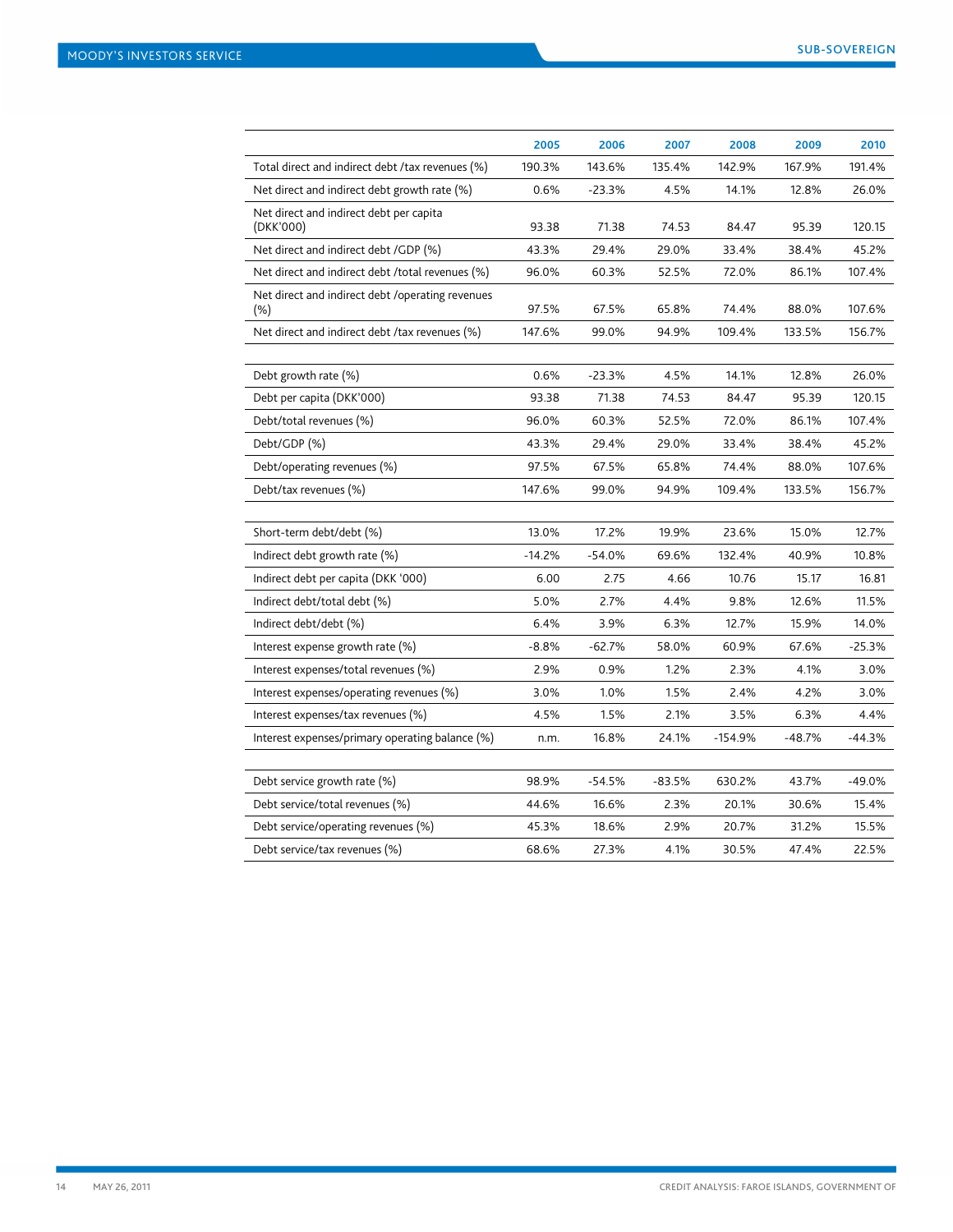# <span id="page-14-0"></span>**Moody's Related Research**

# Credit Opinion:

- » [Faroe Islands, Government of](http://www.moodys.com/viewresearchdoc.aspx?lang=en&cy=global&docid=COP_820828907)
- » [Denmark, Government of](http://www.moodys.com/viewresearchdoc.aspx?docid=COP_230700)

# Special Comment:

» [Sub-Sovereign Outlook 2010: Challenges Persist and Downward Rating Actions Expected,](http://www.moodys.com/viewresearchdoc.aspx?docid=PBC_121563)  [January 2010 \(121563\)](http://www.moodys.com/viewresearchdoc.aspx?docid=PBC_121563)

# Statistical Handbook:

» [Non-U.S. Regional and Local Governments, December 2010 \(129516\)](http://www.moodys.com/viewresearchdoc.aspx?docid=PBC_129516)

# Rating Methodology:

- » [The Application of Joint-Default Analysis to Regional and Local Governments, December 2008](http://www.moodys.com/viewresearchdoc.aspx?docid=PBC_99025)  [\(99025\)](http://www.moodys.com/viewresearchdoc.aspx?docid=PBC_99025)
- » [Regional and Local Governments Outside the US, May 2008 \(107844\)](http://www.moodys.com/viewresearchdoc.aspx?docid=PBC_107844)

To access any of these reports, click on the entry above. Note that these references are current as of the date of publication of this report and that more recent reports may be available. All research may not be available to all clients.